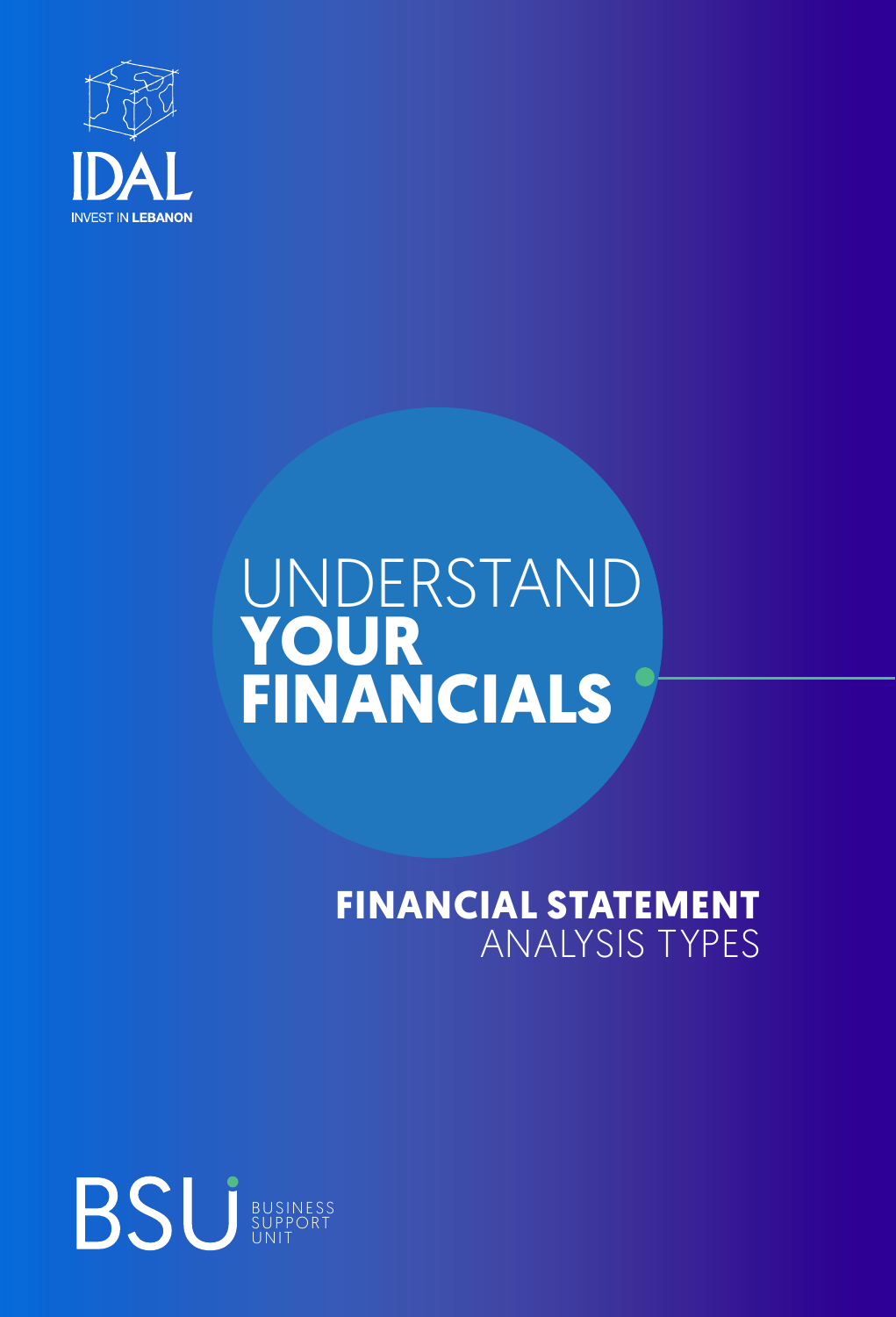# **FINANCIAL STATEMENT ANALYSIS TYPES**

The significance of financial statements lies not in their preparation but in their analysis and interpretation. The analysis and interpretation of financial statement is the comprehensive and intelligent presentation of information that helps the interested parties for judgment and decision-making.

There are different types of financial analysis:

**1.** External vs. Internal

**2.** Horizontal vs. Vertical

**3.** Long Term vs. Short Term



ANALYSIS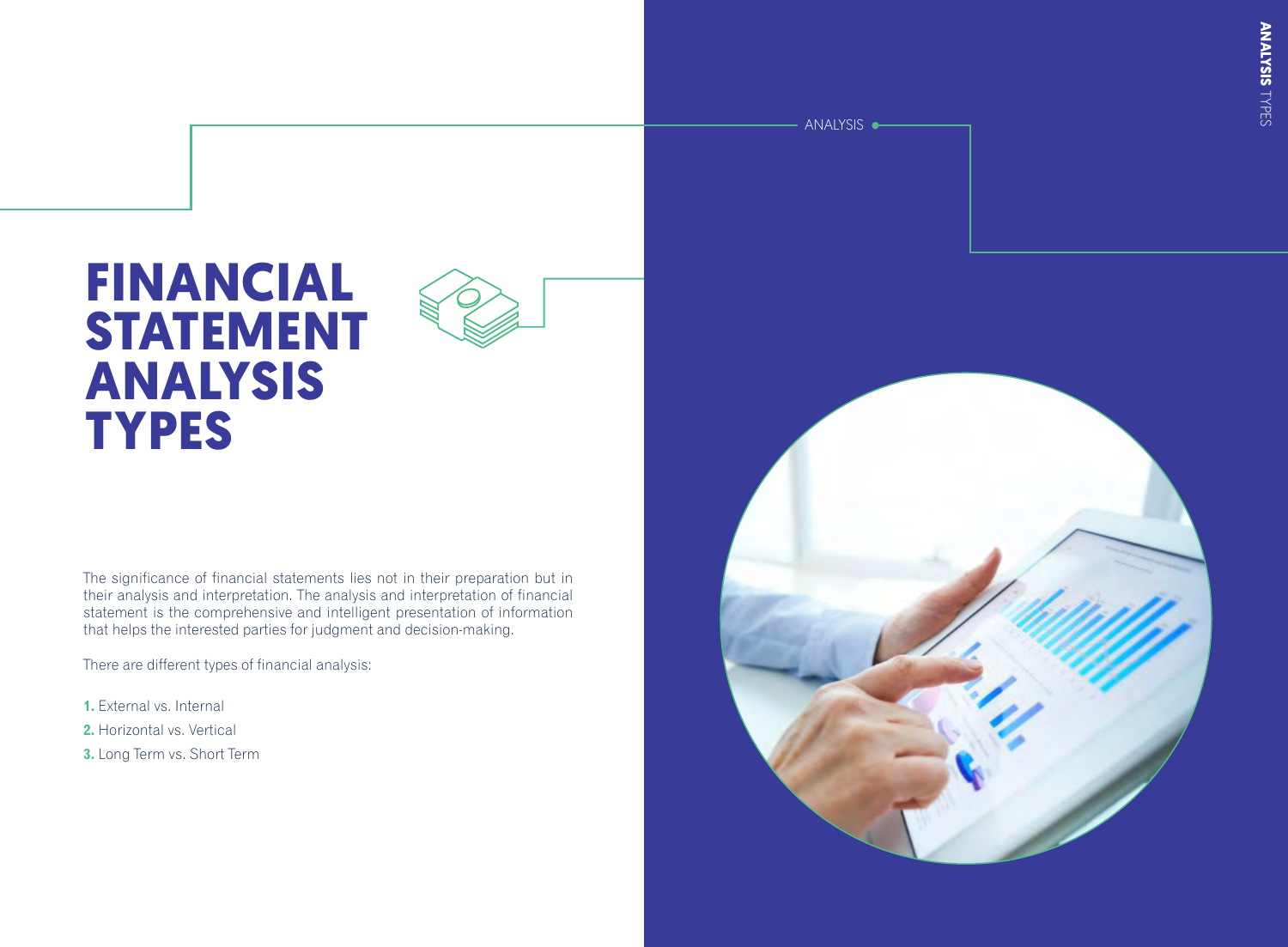ANALYSIS



#### **1. EXTERNAL VS. INTERNAL**

According to material use: Financial analysis is of two types – external analysis and internal analysis.

**External Analysis:** If analysis of financial statement is made by external persons who non related to the accounting records of the concern and have to depend on published financial statement is external analysis. Outsiders use only the figures of financial statement and other supplementary of the annual reports to get an idea and to take appropriate decision. As it is used by the external people so it is called external analysis. Generally it is made by bank, money lenders, creditors, govt. agencies, prospective investors etc.

**Internal Analysis:** If the analysis of financial statement is made by internal person who are related to the accounting records of the concerns from internal records and books is known as internal analysis. It is made by members of the concern such as, staff of finance and accounting department, executives etc. to help the management in assessing the profitability, solvency, liquidity etc. and to indicate the reasons of weakness of the firm. This is conducted by the people inside the firm and for the benefits of the organization so it called internal analysis.

### **2. HORIZONTAL VS. VERTICAL:**

According to Modus Operandi of analysis (or Method of Operation): Financial analysis may be of two types: Horizontal and vertical

**Horizontal Analysis (known as time series analysis):** When financial statement of one year of a particular organization are analyzed and interpreted with comparing another year or years, it is called horizontal analysis. The earliest period is usually used as the base period and the items on the financial statements for all later periods are compared with items on the statements of the base period.

**Vertical Analysis (Known as common-size analysis):** When financial statement of an organization for one period is analyzed then it is called vertical analysis. To conduct a vertical analysis each line item on a financial statement is listed as a percentage of another item. Typically, this means that every line item on an income statement is stated as a percentage of gross sales, while every line item on a balance sheet is stated as a percentage of total assets. This analysis is useful in inter firm comparison.

### **3. LONG TERM VS. SHORT TERM:**

According to objectives: Financial statement analysis may be long term and short-term analysis.

**Long Term Analysis:** is made to study long term financial stability, solvency, and profitability of a concern. This analysis helps to know whether the firm will survive in long run and helps in long term financial planning.

**Short Term Analysis:** is made to study current financial stability, solvency, and profitability of a concern. This analysis helps to know whether the firm will have sufficient fund to meet its short term requirement that is helps in working capital analysis.